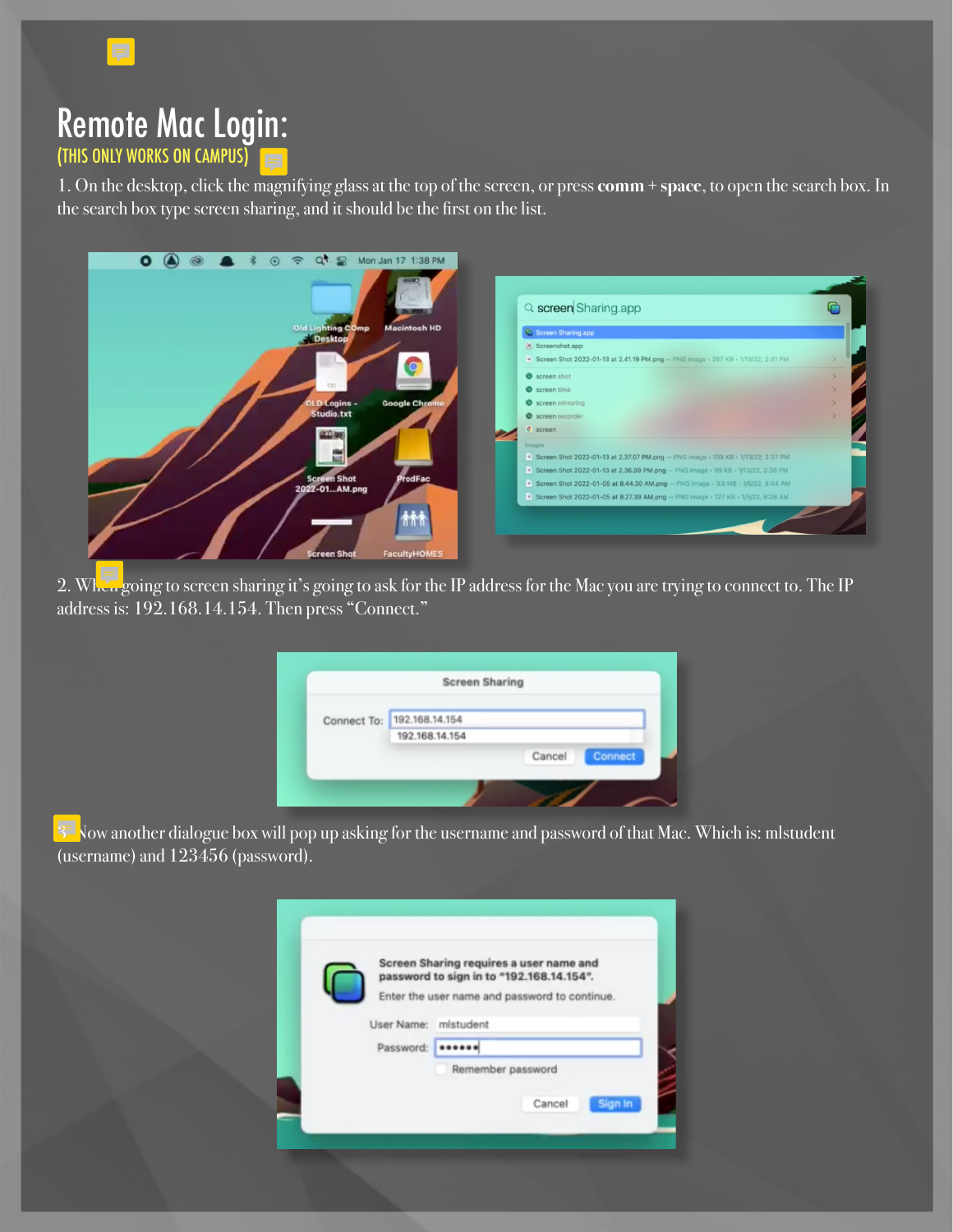4. Then it will connect to the Mac Computer. If you are on the login in screen of the computer, just simply login as normal by going to the mlstudent and typing in the password (it's the same).



5. You can now operate the Mac basically as you normally would. There is a drive where you can save called "Remote Graph" (but for some reason it might be called remote grap.



6. Make sure you name these files as your name.